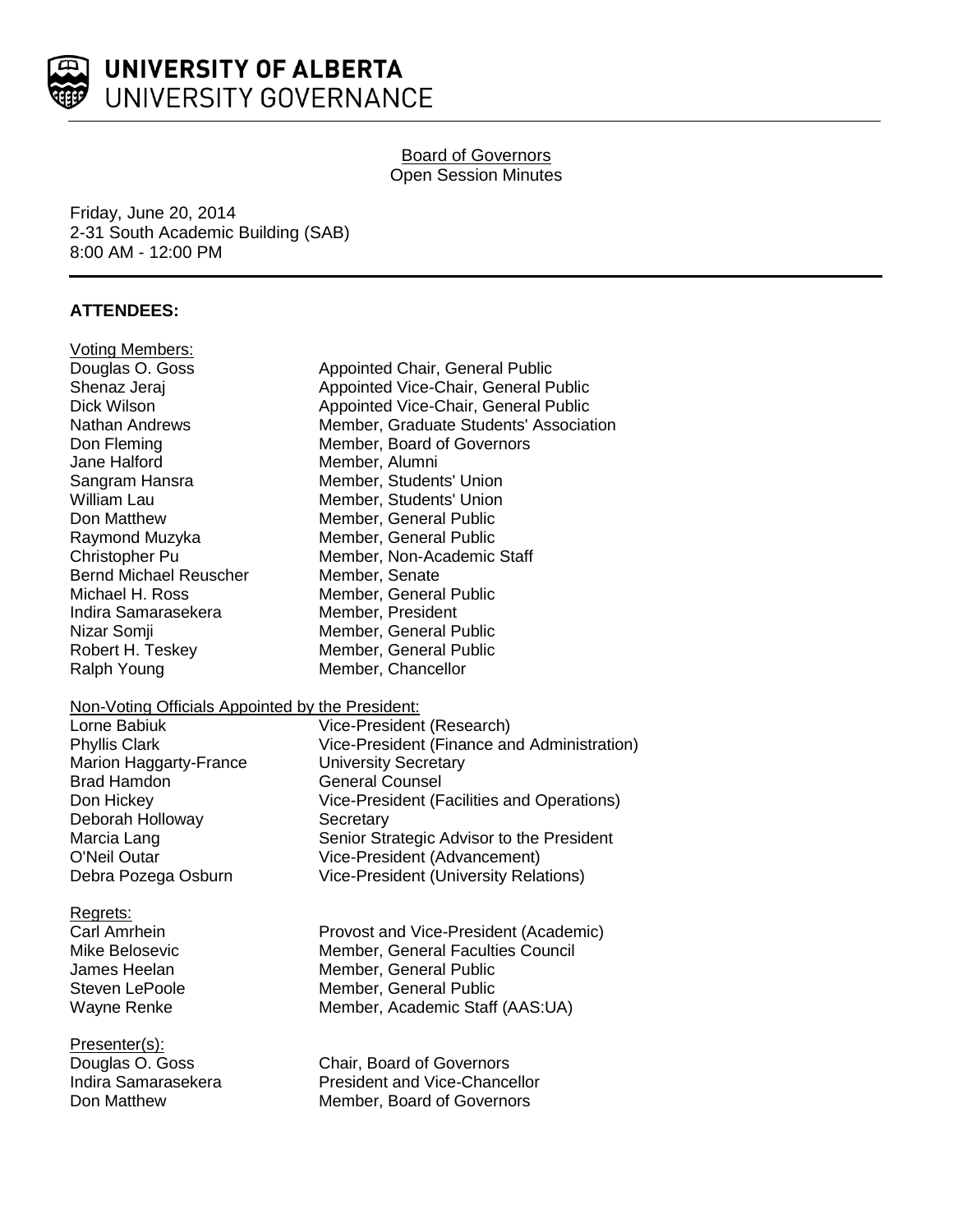Ralph Young **Chancellor**, Senate Brad Hamdon General Counsel Marion Haggarty-France University Secretary

Dick Wilson Member, Board of Governors Don Fleming Member, Board of Governors Robert H. Teskey Member, Board of Governors Bob Kamp Chair, Board Investment Committee Steven LePoole Member, Board of Governors William Lau **President, Students' Union** Nathan Andrews President, Graduate Students' Association Wayne Renke Member, Board of Governors Christopher Pu **Member**, Board of Governors Phyllis Clark Vice-President (Finance and Administration) Martin Coutts **Associate Vice-President (Finance and Supply Management Services)** Don Hickey Vice-President (Facilities and Operations) O'Neil Outar Vice-President (Advancement) Debra Pozega Osburn Vice-President (University Relations) Glenn Stowkowy President-Elect, Alumni Association Carl Amrhein **Provost and Vice-President (Academic)** 

#### Staff:

Deborah Holloway, Board Secretary and Manager of Board Services Geeta Sehgal, Acting Assistant Board Secretary

# **OPENING SESSION**

1. Chair's Session

Materials before members are contained in the official meeting file.

*Presenter(s)*: Douglas O. Goss

2. Call to Order and Confirmation of Quorum

The Board Secretary confirmed that the attendance constituted quorum. The Chair called the meeting to order at 8:00 a.m.

*Presenter(s)*: Douglas O. Goss

3. Approval of the Open Session Agenda

*Presenter(s)*: Douglas O. Goss

Motion: The motion was moved and seconded.

THAT the Board of Governors approve the Open Session agenda as presented.

**CARRIED**

# 4. Conflict of Interest - Opportunity for Declaration Related to the Agenda

*Presenter(s)*: Douglas O. Goss

*Discussion*: The Chair made note of the following: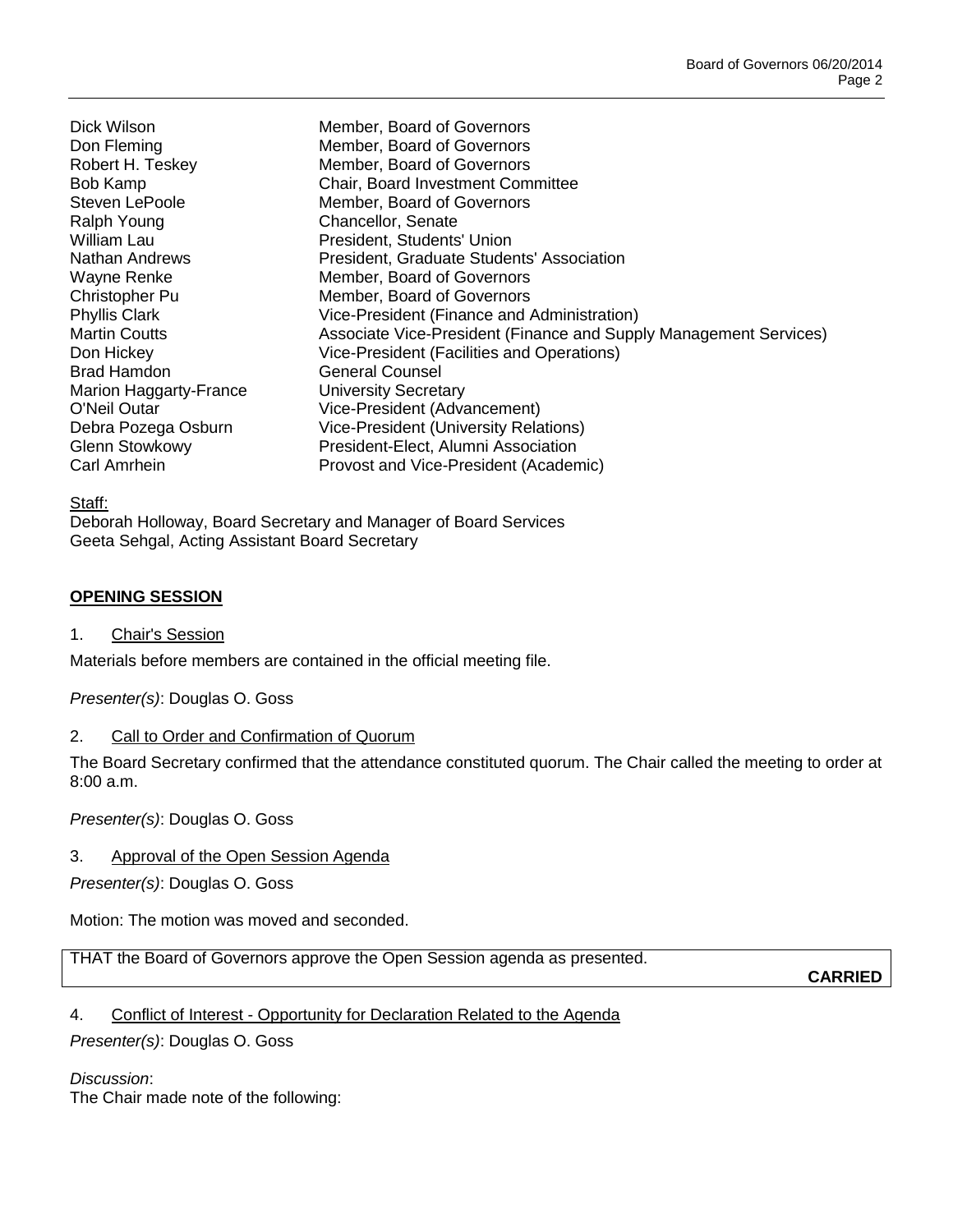• The University of Alberta has policy and procedure in place for Conflict of Interest and Conflict of Commitment, and Board members make annual disclosures.

• In addition, Board members must declare any conflict related to the Board Agenda of each meeting and, in the event of such conflict, absent themselves from the discussion and voting on the item.

• The Post-Secondary Learning Act, Section 16(5) states that: The members of the board must act in the best interests of the university.

The Chair invited members to declare conflicts of interest related to the Open Session Agenda of the meeting. The Chair observed no declarations and declared that the question was duly asked and answered.

# 5. Chair's Remarks

*Presenter(s)*: Douglas O. Goss

# *Discussion*:

The Chair welcomed guests to the meeting. He noted that this was the last Board meeting for three members (Don Fleming, Wayne Renke and Bernd Reuscher), as well as Bob Kamp, Chair of the Board Investment Committee. The Chair thanked each member for their service on committees, and to the University of Alberta. He also noted that this was the first meeting for two new public members, Ray Muzyka and Michael Ross, and that Rob Parks and Barry James would be joining the Board as new representatives of the Alumni Council and the Senate.

The Board Chair encouraged members to participate in the Institute for Corporate Directors program.

The Board Chair also commented on the Change Agenda, noting that change was not being recommended in response to problems or failure, but because great organizations constantly embrace change in order to move forward, with a focus is on building on strengths.

# 6. Report of the President

*Presenter(s)*: Indira Samarasekera

# *Discussion*:

In addition to her written report, the President shared some good news about recent awards: Claude Couture (Faculte St. Jean) received the Governor General's award for Canadian Studies; Uldis Silins (ALES)'s Southern Rockies Watershed Project won an Emerald Challenge Award for Water; the Office of Sustainability was honoured by the Emerald Foundation for its work in reducing waste in residences; TEC Edmonton was named Canada's Incubator of the Year by Startup Canada; and the University of Alberta Press received several awards, from associations including the Association of American University Presses.

The President also provided an update on Kim Campbell's work with the Peter Loughheed Leadership College, noting the increased international awareness of the College, and that the province would be providing the first \$3.5 million of its financial commitment to the College this summer.

# 6a. Fund for Excellence

# *Discussion*:

Last year, the Board developed a discretionary fund to support its excellence agenda. \$58,000 has been allocated to student stipends and graduate student teaching assistantships to develop curriculum for the first cohort. The Board Chair also thanked donors who have supported the revival of the Golden Bears football program.

# 7. *Report from the University Secretary*

Materials before members are contained in the official meeting file.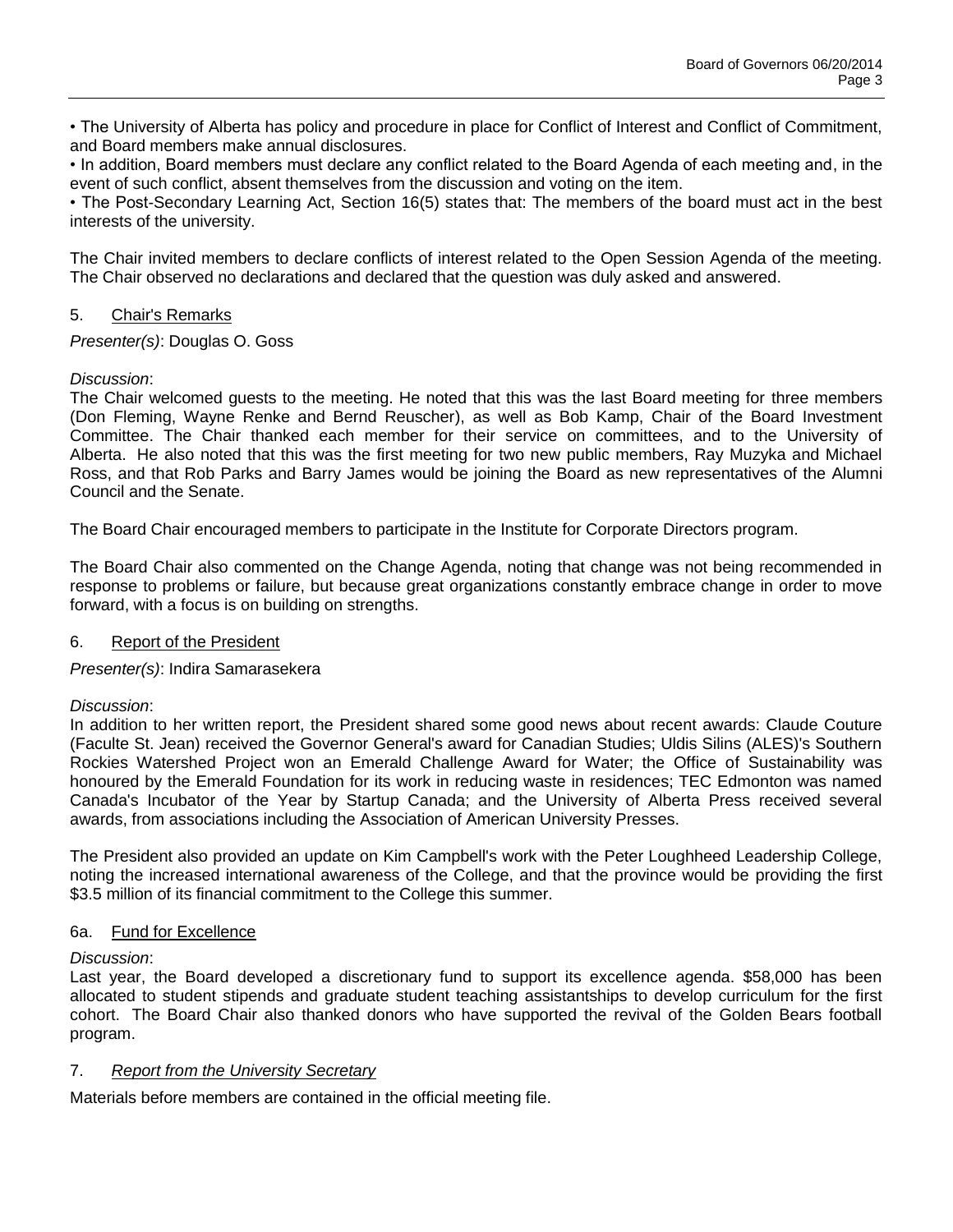# *Presenter(s)*: Marion Haggarty-France

# *Discussion*:

The University Secretary addressed the following:

# 7a. Trends: Requests for Information (no documents)

# *Discussion*:

Various organizations with connections to the University have been requesting personal information on Board members, in order to comply with anti-corruption and anti-bribery requirements. The University does not collect this information or disclose it to third parties.

# 7b. Board of Governors Calendar

# *Discussion*:

The 2014-15 calendar of Board and committee meetings, and Board events, has been finalized, and will be posted on the University Governance website and on the Board Portal.

# 7c. Alberta Public Agencies Governance Act and Mandate and Roles (no documents)

# *Discussion*:

Following Ministerial changes, the Government of Alberta has committed to clarifying the wording of the Alberta Public Agencies Governance Act to ensure that the bicameral governance structures of research intensive universities are reflected in the legislation. These changes are expected by October 2014.

# 8. *Approval of the Consent Agenda*

Materials before members are contained in the official meeting file.

- 8a. Approval of the Open Session Minutes of May 9, 2014
- 8b. Approval of the minutes of June 2, 2014
- 8c. *Report from the Board Finance and Property Committee*
- 8ci. Saskatchewan Drive Student Residence: Borrowing Resolution and Order in Council
- 8cii. Saskatchewan Drive Student Residence: Capital Expenditure Authorization Request (CEAR)
- 8ciii. Chemical and Materials Engineering Building: Capital Expenditure Authorization Request (CEAR)
- 8civ. Clinical Sciences Building Lease of Office Space to the University Hospital Foundation
- 8cv. Dissolution of UDI Subsidiary Holding Corporation
- 8d. *Report of the Board Human Resources and Compensation Committee*
- 8di. Proposed Changes to the UAPPOL Vice-Presidential Search and Review Procedures and the Search Procedure for Vice-Presidents (Appendix A): Committees for Vice-Presidents Position Definitions and Eligibility (UAPPOL)
- 8e. *Report of the Board University Relations Committee*
- 8ei. University of Alberta Annual Report to the Government of Alberta
- 8f. Report of the Audit Committee
- 8g. Report of the Finance and Property Committee
- 8h. Report of the Human Resources and Compensation Committee
- 8j. Report of the Safety, Health and Environment Committee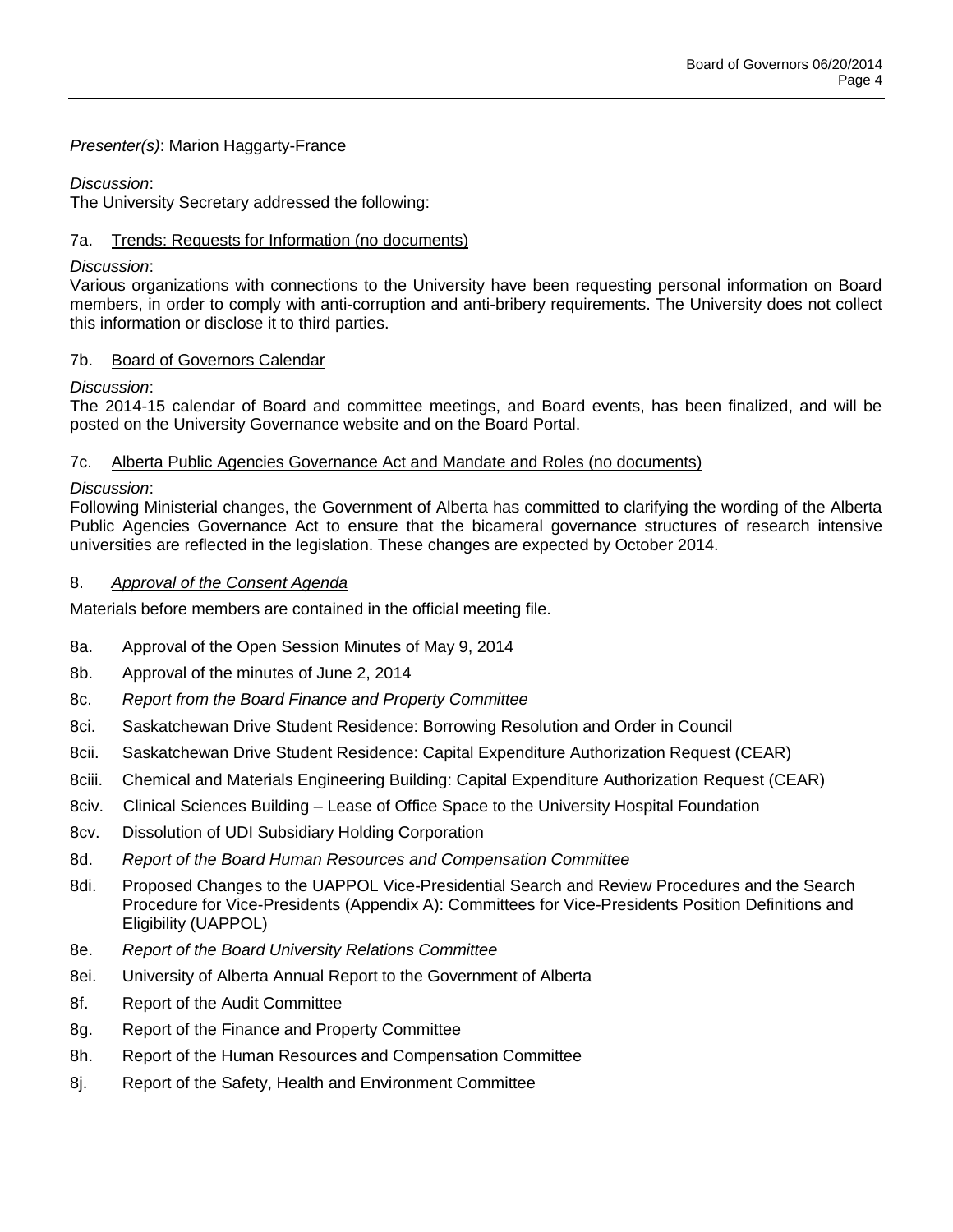- 8k. Report of the University Relations Committee
- 8l. Chancellor's Report
- 8m. Alumni Association
- 8n. Students' Union
- 8o. Graduate Students' Association
- 8p. Association of Academic Staff
- 8q. Non-Academic Staff Association
- 8r. Board Chair and Board Members Activity Report

*Discussion*:

Item 8i was removed from the Consent Agenda.

Motion: The motion was moved and seconded.

THAT the Board of Governors approve the Open Session Consent Agenda as amended.

**CARRIED**

#### 8i. Report of the Investment Committee

*Presenter(s)*: Bob Kamp

#### *Discussion*:

Ron Ritter and Bob Kamp presented the Board Investment Committee's Annual Report. They noted that the Board Investment Committee is responsible for an endowment of \$991 million and non-endowed funds of approximately \$891 million. The Committee requires returns of 6.2% in order to cover administrative costs and inflation; with returns of over 15%, this year's goal was met.

Mr Kamp noted that the University is trying to enhance returns through policy and asset managerial decisions such as eligible asset classes. The Committee also focuses on acceptable levels of risk and approved a new Investment Policy last year which reclassified asset classes, increased inflation sensitivity and minimizes illiquidity. Mr Kamp cautioned that world economic recovery is still fragile and many issues are still unresolved. As policymakers are in uncharted waters, prudent care is still critical. Mr Kamp thanked Phyllis Clark, Martin Coutts and Ron Ritter for their work on investments.

Committee members raised questions regarding the effect of future interest rate increases on the University's assets, whether or not bonds are held to maturity, controlling management costs, comparisons with other Canadian universities and liquidity. The Board Chair, President Samarasekera and Vice-President (Advancement) O'Neil Outar also spoke about the importance of the endowment.

# **ACTION ITEMS**

# 9. *Report of the Board Finance and Property Committee*

*Presenter(s)*: Dick Wilson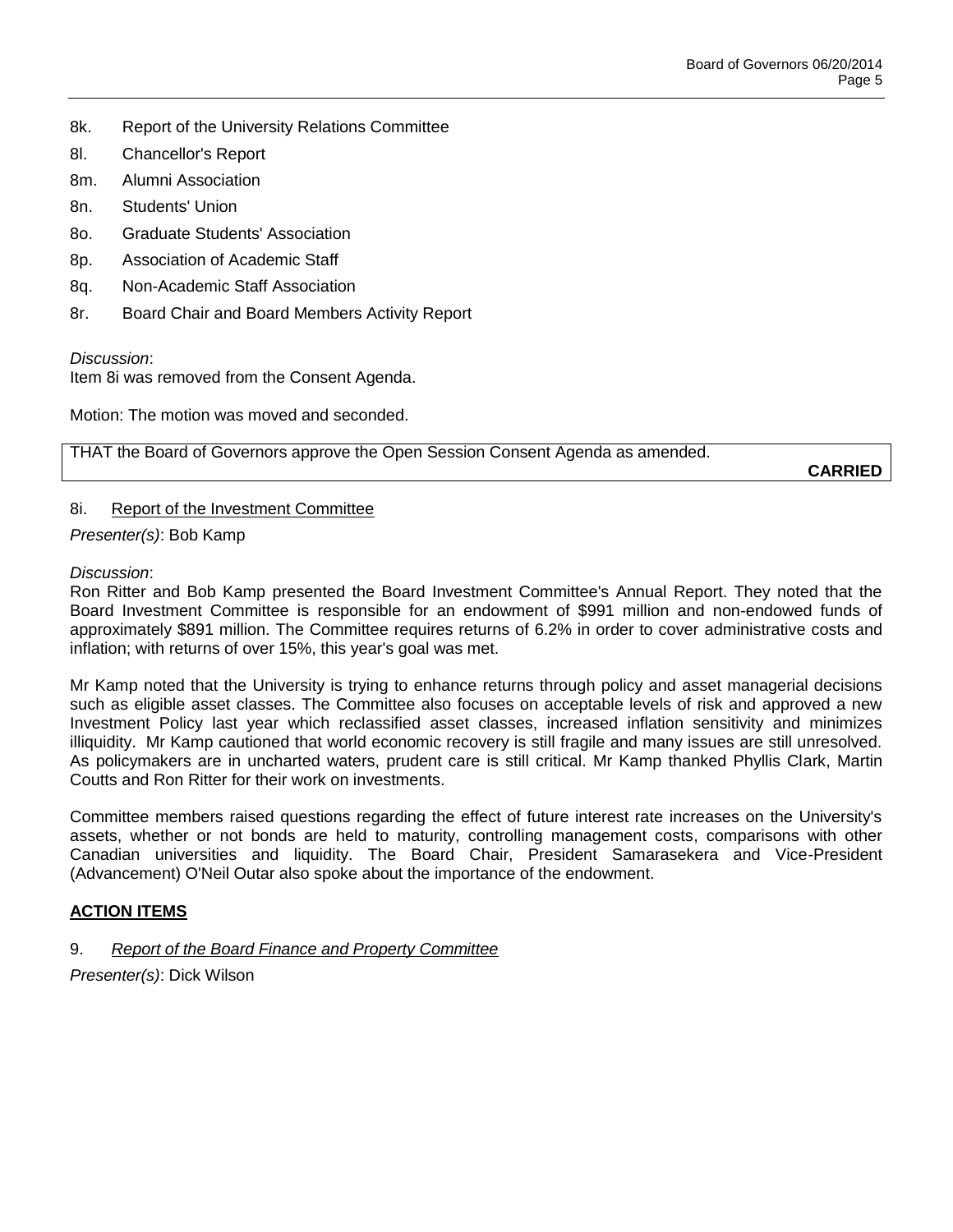# 9a. Land Asset Strategy: Authorize and Approve the Establishment of a Land Trust

# *Presenter(s)*: Don Hickey

#### *Discussion*:

Mr Hickey noted that the University needs to be mindful of its long-term requirements, and needs to leverage its assets. The concept of monetizing land assets is not new to Canadian universities, and has been successful at Simon Fraser University, University of British Columbia, University of Guelph, University of Calgary and Keyano College. Mr Hickey outlined three potential options: maintaining the status quo; selling or leasing designated lands; or creating a subsidiary trust vehicle. The third option has been recommended by a Land Management Advisory Committee, as it will ensure charitable status and protect against various liabilities.

Mr Hickey pointed to several important issues which will need to be taken into account if a trust is formed, namely the research needs of the University, surrounding communities, the interface with the City of Edmonton, and the possibilities of leasing versus selling. The principles of smart growth and community planning will also need to be considered. Mr Hickey confirmed that if the Board approved the formation of a land trust, a trust mandate and governance structure would be needed at a later date. He described some additional steps that would be required, including obtaining Orders in Council from the provincial government, hiring staff, arranging financing and engaging with a range of stakeholders. Mr Hickey noted that if the Board did approve the land trust, and the government accepts it, the intention is for development to be consistent with the University's Long Range Development Plan.

Mr Hickey and Dr Pozega Osburn responded to questions relating to the process of establishing the trust, when decisions would be made about which lands would transfer, effects on the long-term reputation of the University, the fiduciary responsibility of trustees, impacts on students, and what revenues might be used for.

Motion: The motion was moved and seconded.

THAT the Board of Governors, on the recommendation of the Board Finance and Property Committee, subject to the approval of the Minister under section 77 of the Post-secondary Learning Act and approval of the Lieutenant Governor in Council under section 80 of the Financial Administration Act, authorize and approve the incorporation of a subsidiary, a land development company, to act as the trustee of a Trust, to hold and develop certain university lands that may be transferred to it by the Board of Governors, subject to the terms and conditions of the Trust and the composition of the Trust Board and governance structure coming back to the Board of Governors for approval.

# **CARRIED**

# 10. *Report of the Board Investment Committee*

*Presenter(s)*: Bob Kamp

#### 10a. University Funds Investment Policy

*Discussion*:

Mr Kamp noted that the changes to the Investment Policy were largely to improve consistency with the Committee's Terms of Reference and to update the current benchmarks to reflect the current investments, as well as allowing a higher allocation of global equities.

Motion: The motion was moved and seconded.

THAT the Board of Governors, on the recommendation of the Board Investment Committee, approve the revised University Funds Investment Policy effective April 1, 2014, as set forth in Attachment 1 to the agenda documentation.

**CARRIED**